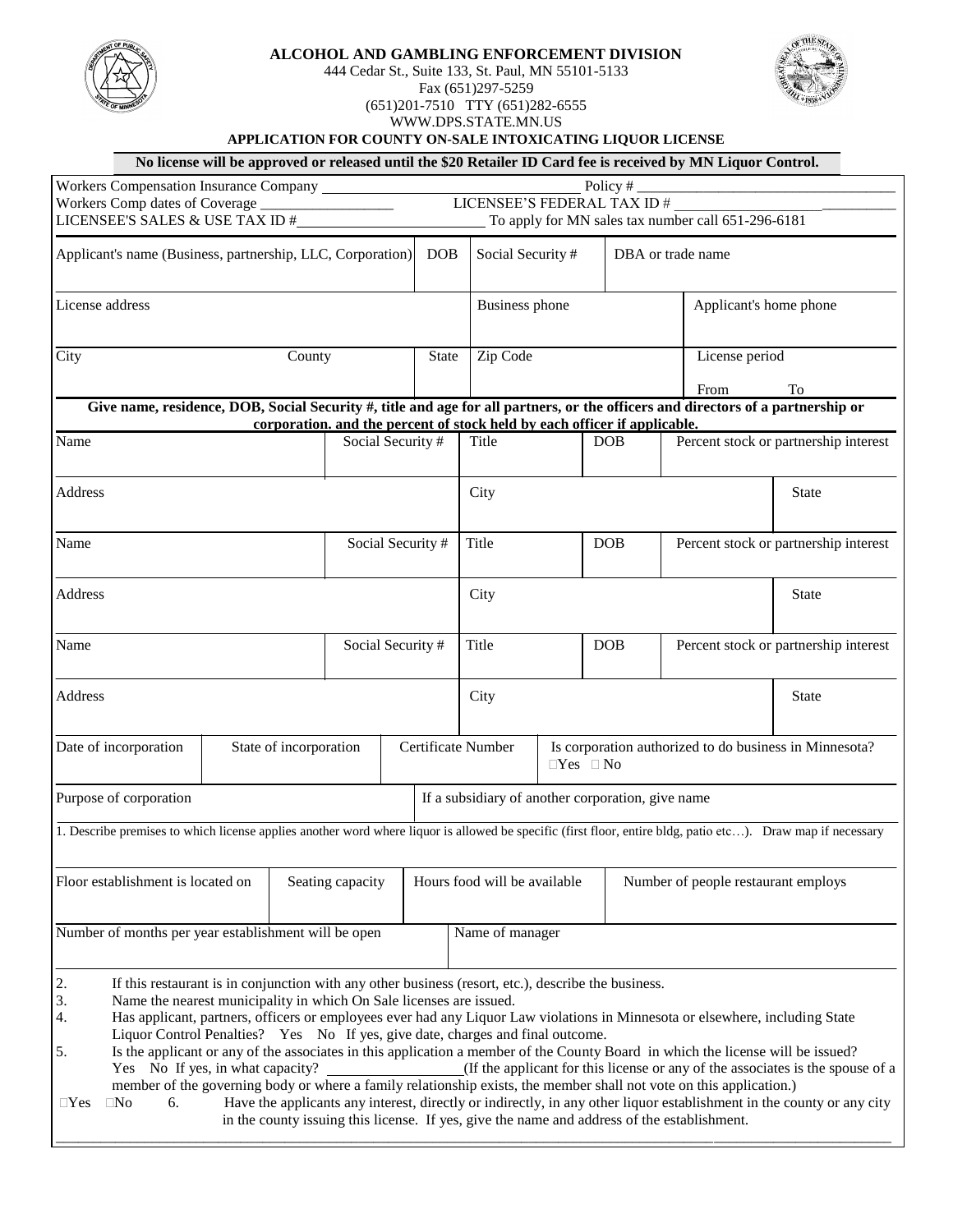| $\Box$ Yes $\Box$ No                         |                                  | 7.       |                                                                                     | During the past license year, has a summons been issued under the Liquor Civil Liability Law (Dram<br>Shop) M.S. 340A.802. If yes, attach a copy of the summons.                                                                     |      |
|----------------------------------------------|----------------------------------|----------|-------------------------------------------------------------------------------------|--------------------------------------------------------------------------------------------------------------------------------------------------------------------------------------------------------------------------------------|------|
| $\Box$ Yes $\Box$ No<br>$\Box$ Yes $\Box$ No |                                  | 8.<br>9. |                                                                                     | Will you serve liquor on Sunday? Amount of Sunday License Fee (\$200)<br>Is this establishment located in an organized township? If so, attach township approval.                                                                    |      |
|                                              | $\rm Yes$ ف $\rm No$             | 10.      |                                                                                     | Has a restaurant license been issued by the state or local health department for this establishment?                                                                                                                                 |      |
|                                              |                                  |          |                                                                                     | I certify that I have read the above questions and that the answers are true and correct to the best of my own knowledge.                                                                                                            |      |
|                                              |                                  |          |                                                                                     |                                                                                                                                                                                                                                      |      |
|                                              |                                  |          | Name of applicant (please print or type)                                            | Applicant's signature                                                                                                                                                                                                                | Date |
|                                              |                                  |          | The Licensee must have one of the following:                                        |                                                                                                                                                                                                                                      |      |
| Check one                                    |                                  |          |                                                                                     |                                                                                                                                                                                                                                      |      |
| $\Box$ A.                                    |                                  |          |                                                                                     | Liquor Liability Insurance (Dram Shop) - \$50,000 per person; \$100,000 more than one person; \$10,000 property destruction;<br>\$50,000 and \$100,000 for loss of means of support. ATTACH "CERTIFICATE OF INSURANCE" TO THIS FORM. |      |
| or<br>$\Box$ B.<br><sub>or</sub>             |                                  |          |                                                                                     | A Surety bond from a surety company with minimum coverage as specified above in A.                                                                                                                                                   |      |
| $\Box$ C.                                    |                                  |          | or \$100,000 in cash or securities.                                                 | A certificate from the State Treasurer that the licensee has deposited with the State, Trust Funds having a market value of \$10,000                                                                                                 |      |
|                                              |                                  |          |                                                                                     | REPORT BY COUNTY ATTORNEY                                                                                                                                                                                                            |      |
|                                              |                                  |          |                                                                                     | I certify that to the best of my knowledge the applicants named above are eligible to be licensed. $\Box$ Yes $\Box$ No If no, state reason                                                                                          |      |
|                                              |                                  |          |                                                                                     |                                                                                                                                                                                                                                      |      |
|                                              |                                  |          |                                                                                     |                                                                                                                                                                                                                                      |      |
|                                              |                                  |          |                                                                                     |                                                                                                                                                                                                                                      |      |
|                                              |                                  |          |                                                                                     |                                                                                                                                                                                                                                      |      |
|                                              |                                  |          |                                                                                     |                                                                                                                                                                                                                                      |      |
|                                              |                                  |          |                                                                                     |                                                                                                                                                                                                                                      |      |
|                                              |                                  |          |                                                                                     |                                                                                                                                                                                                                                      |      |
|                                              | <b>Signature County Attorney</b> |          |                                                                                     | County                                                                                                                                                                                                                               | Date |
|                                              |                                  |          |                                                                                     |                                                                                                                                                                                                                                      |      |
|                                              |                                  |          |                                                                                     | <b>REPORT BY SHERIFF</b>                                                                                                                                                                                                             |      |
|                                              |                                  |          |                                                                                     | I certify that to the best of my knowledge, the applicants named above have not been convicted within the last five years for any violations of                                                                                      |      |
|                                              |                                  |          | state law or municipal ordinance relating to the sale of liquor, except as follows: |                                                                                                                                                                                                                                      |      |
|                                              |                                  |          |                                                                                     |                                                                                                                                                                                                                                      |      |
|                                              |                                  |          |                                                                                     |                                                                                                                                                                                                                                      |      |
|                                              |                                  |          |                                                                                     |                                                                                                                                                                                                                                      |      |
|                                              |                                  |          |                                                                                     |                                                                                                                                                                                                                                      |      |
|                                              |                                  |          |                                                                                     |                                                                                                                                                                                                                                      |      |
|                                              | <b>Signature Sheriff</b>         |          |                                                                                     | County                                                                                                                                                                                                                               | Date |
|                                              |                                  |          | Indicate Investigation cost over and above \$100.00 fee                             |                                                                                                                                                                                                                                      |      |
|                                              |                                  |          |                                                                                     |                                                                                                                                                                                                                                      |      |
|                                              |                                  |          |                                                                                     | <b>IMPORTANT NOTICE</b>                                                                                                                                                                                                              |      |
|                                              |                                  |          |                                                                                     | ALL RETAIL LIQUOR LICENSEES MUST HAVE A CURRENT FEDERAL SPECIAL OCCUPATIONAL STAMP. THIS STAMP IS                                                                                                                                    |      |
|                                              |                                  |          |                                                                                     | ISSUED BY THE BUREAU OF ALCOHOL, TOBACCO AND FIREARMS. FOR INFORMATION CALL 800-937-8864                                                                                                                                             |      |

(PS 9015-2009)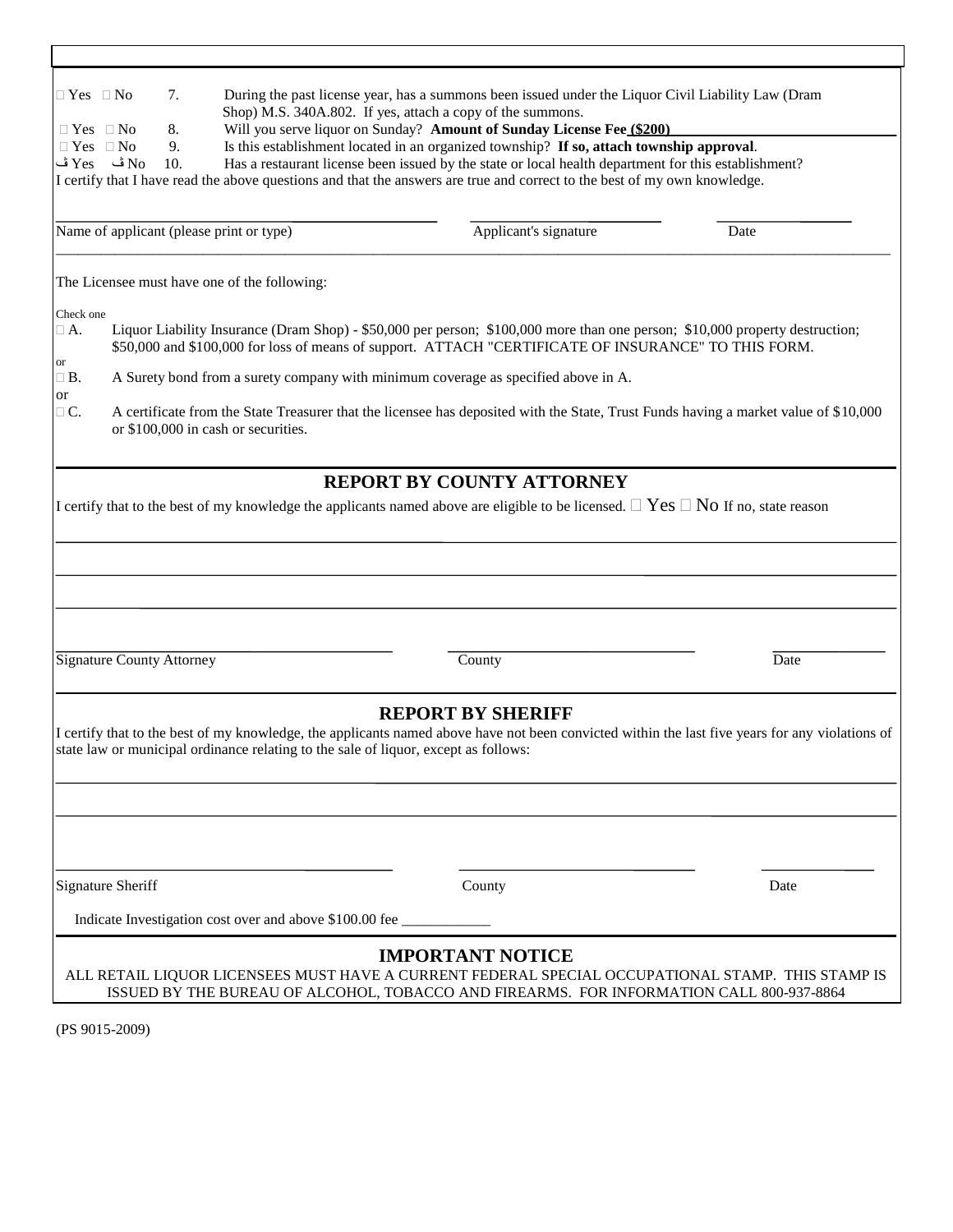Have applicants ever engaged in a similar business and, if so, give location and the date when so engaged?

| Does applicant or immediate family member of applicant (spouse, parents, siblings, or decedents) have a five percent interest or more |  |
|---------------------------------------------------------------------------------------------------------------------------------------|--|
| in another liquor establishment in Beltrami County?                                                                                   |  |

 $\overline{\phantom{a}}$  , and the contract of the contract of the contract of the contract of the contract of the contract of the contract of the contract of the contract of the contract of the contract of the contract of the contrac

\_\_\_\_\_\_\_\_\_\_\_\_\_\_\_\_\_\_\_\_\_\_\_\_\_\_\_\_\_\_\_\_\_\_\_\_\_\_\_\_\_\_\_\_\_\_\_\_\_\_\_\_\_\_\_\_\_\_\_\_\_\_\_\_\_\_\_\_\_\_\_\_\_\_\_\_\_\_\_\_\_\_\_\_\_\_\_\_\_\_\_\_\_\_\_\_\_\_\_  $\overline{a}$  , and the contribution of the contribution of the contribution of the contribution of the contribution of the contribution of the contribution of the contribution of the contribution of the contribution of the co

Give a complete and detailed description of the nature of the business operation to be conducted on the premises.

If this is a corporate application list all other persons not listed on the front of this form that have any interest in the corporation and the extent of the interest. The list shall include all shareholders and the number of shares held.

\_\_\_\_\_\_\_\_\_\_\_\_\_\_\_\_\_\_\_\_\_\_\_\_\_\_\_\_\_\_\_\_\_\_\_\_\_\_\_\_\_\_\_\_\_\_\_\_\_\_\_\_\_\_\_\_\_\_\_\_\_\_\_\_\_\_\_\_\_\_\_\_\_\_\_\_\_\_\_\_\_\_\_\_\_\_\_\_\_\_\_\_\_\_\_\_\_\_\_\_  $\overline{\phantom{a}}$  , and the contract of the contract of the contract of the contract of the contract of the contract of the contract of the contract of the contract of the contract of the contract of the contract of the contrac

Name of building owner\_\_\_\_\_\_\_\_\_\_\_\_\_\_\_\_\_\_\_\_\_\_\_\_\_\_\_\_\_\_\_\_\_\_\_\_\_\_\_\_\_\_\_\_\_\_\_\_\_\_\_\_\_\_\_\_\_\_\_state whether any other person has any right, title or interest in the equipment or establishment in which the license is applied and if so, give name and details\_\_\_\_\_\_\_\_\_\_\_\_\_\_\_\_\_\_\_\_\_\_\_\_\_\_\_\_\_\_\_\_\_\_\_\_\_\_\_\_\_\_\_\_\_\_\_\_\_\_\_\_\_\_\_\_\_\_\_\_\_\_

## **Business Location Map**

Please provide a map showing the exact location of the property. Show the location where the building structure is located and a complete site plan including the dimensions of the lot and location of the building on the lot, the location and dimensions of all parking facilities, lighting for the parking area, details to the entrance and exits to the site from existing roadways, entrances and exits from the building to the parking lot areas, size and location of all signs, and a complete and detailed floor plan of the building.

Real estate tax parcel # \_\_\_\_\_\_\_\_\_\_\_\_\_\_\_\_\_\_\_\_\_\_\_\_\_\_\_\_\_\_\_\_\_\_\_\_\_\_\_\_\_\_\_\_\_\_\_\_\_\_\_\_\_\_\_\_\_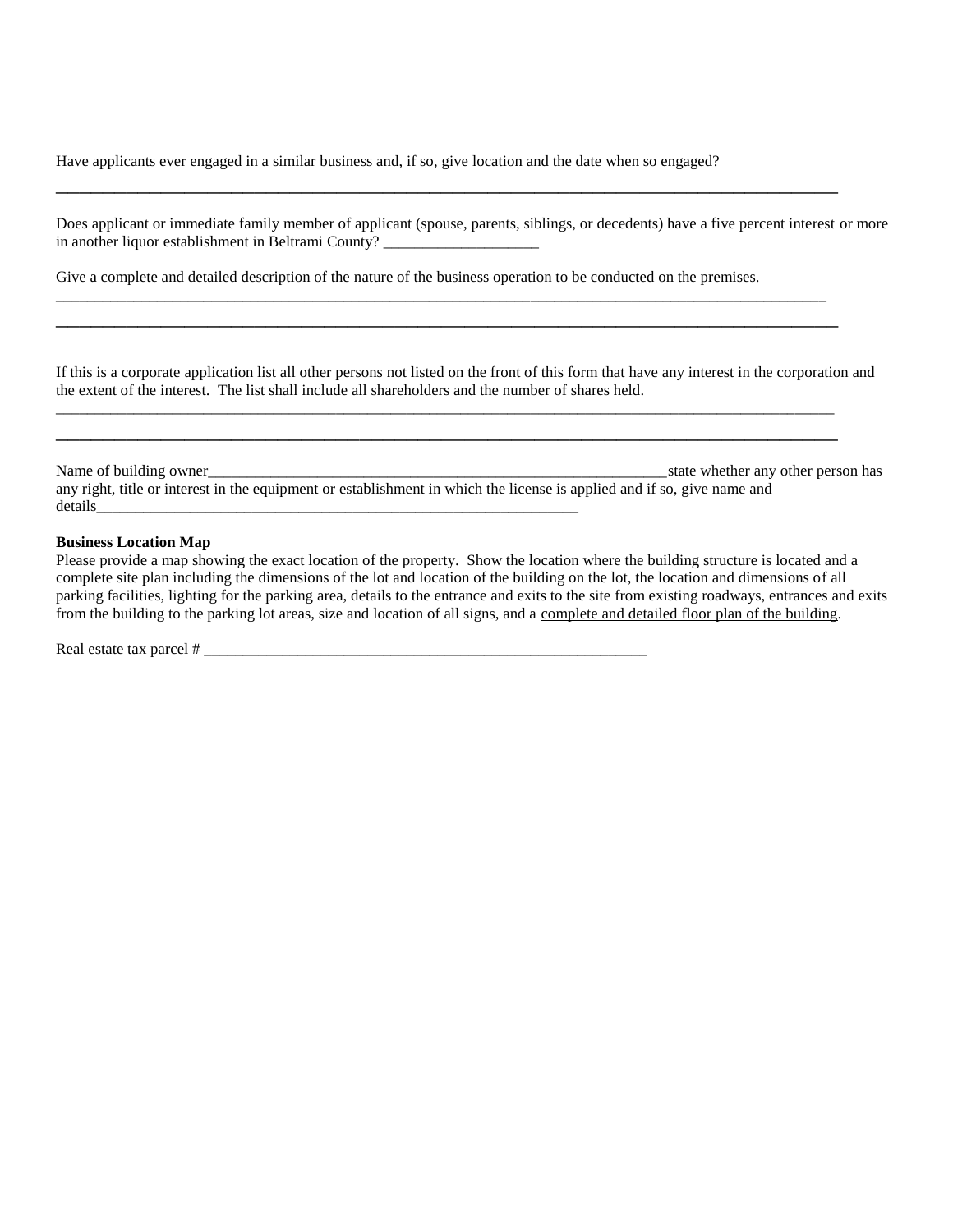## **TOWNSHIP CONSENT FORM**

|                                |              | $\overline{\mathbf{D}}\mathbf{B}\mathbf{A}$ :                                                                        |
|--------------------------------|--------------|----------------------------------------------------------------------------------------------------------------------|
|                                |              |                                                                                                                      |
|                                |              | ,我们也不会有什么。""我们的人,我们也不会有什么?""我们的人,我们也不会有什么?""我们的人,我们也不会有什么?""我们的人,我们也不会有什么?""我们的人                                     |
| <b>STATE OF MINNESOTA)</b>     | (SS          | <b>TOWN OF:</b>                                                                                                      |
| <b>COUNTY OF BELTRAMI)</b>     |              | <u> 1980 - Jan James James James James James James James James James James James James James James James James J</u> |
|                                |              | IT IS HEREBY CERTIFIED THAT THE TOWN BOARD OF:<br><b>IN SAID COUNTY AND STATE, BY</b>                                |
| FOR STATED OWNER AND BUSINESS. |              | DID CONSENT TO THE ISSUANCE OF THE ABOVE LICENSE,                                                                    |
|                                |              |                                                                                                                      |
|                                |              |                                                                                                                      |
|                                | <b>CLERK</b> | <b>CHAIRMAN</b>                                                                                                      |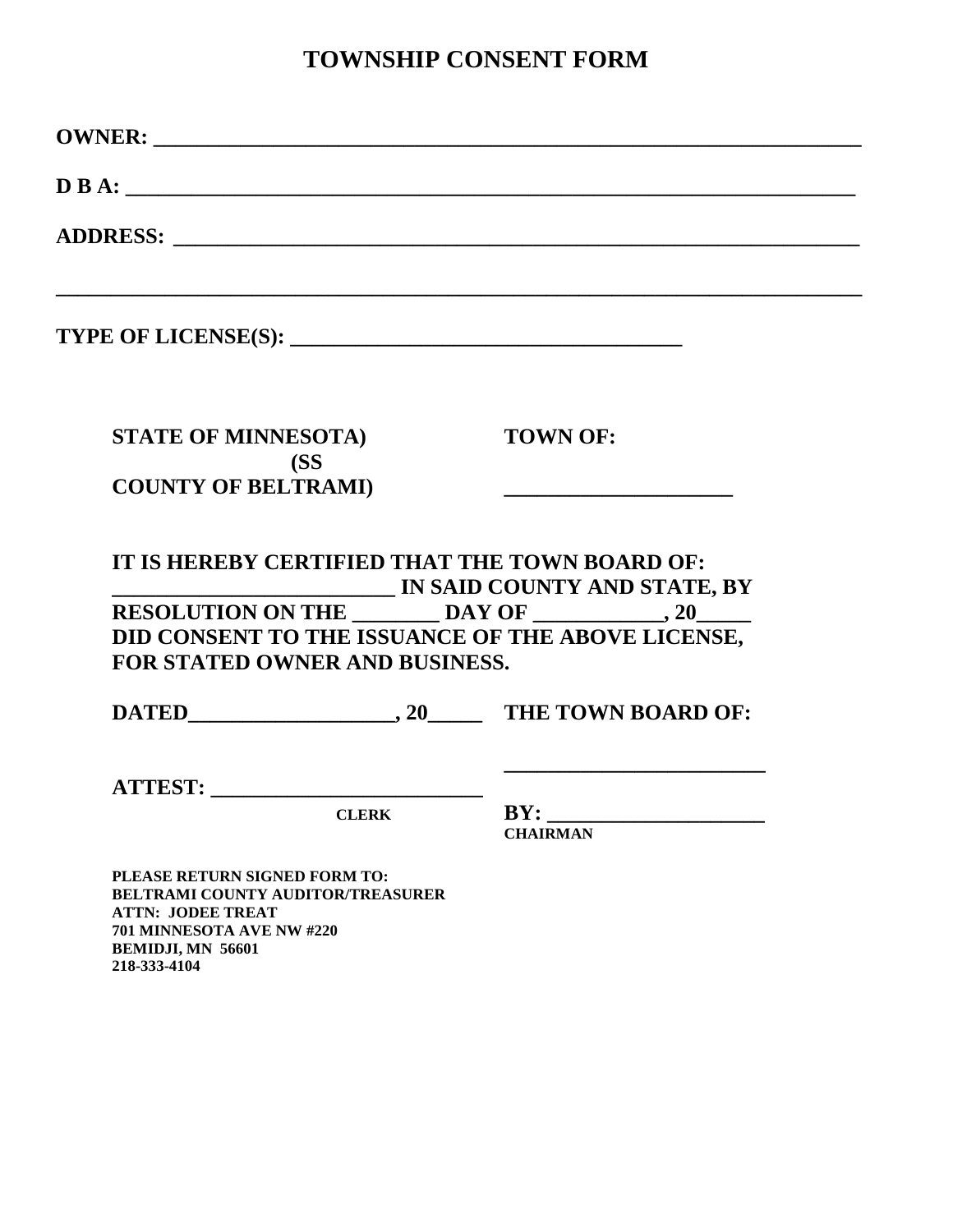|                                                                                                                                      |                                       | <b>BELTRAMI COUNTY</b><br><b>AUDITOR/TREASURER'S OFFICE</b><br><b>JoDee Treat</b><br>701 Minnesota Ave NW 220<br>Bemidji, MN 56601<br>218-333-4104 218-333-4246 Fax |
|--------------------------------------------------------------------------------------------------------------------------------------|---------------------------------------|---------------------------------------------------------------------------------------------------------------------------------------------------------------------|
|                                                                                                                                      | <b>License Application Supplement</b> |                                                                                                                                                                     |
| Applicant Information:                                                                                                               |                                       |                                                                                                                                                                     |
|                                                                                                                                      |                                       |                                                                                                                                                                     |
| Last                                                                                                                                 | First                                 | Middle                                                                                                                                                              |
|                                                                                                                                      |                                       |                                                                                                                                                                     |
|                                                                                                                                      |                                       |                                                                                                                                                                     |
|                                                                                                                                      |                                       |                                                                                                                                                                     |
| (If no please see Section V, (h) of the liquor ordinance)                                                                            |                                       |                                                                                                                                                                     |
|                                                                                                                                      |                                       |                                                                                                                                                                     |
| Are you currently a resident of Beltrami County? ________<br>Give a complete list of any convictions whether alcohol related or not. |                                       |                                                                                                                                                                     |
|                                                                                                                                      |                                       |                                                                                                                                                                     |
|                                                                                                                                      |                                       |                                                                                                                                                                     |
|                                                                                                                                      |                                       |                                                                                                                                                                     |
|                                                                                                                                      |                                       |                                                                                                                                                                     |